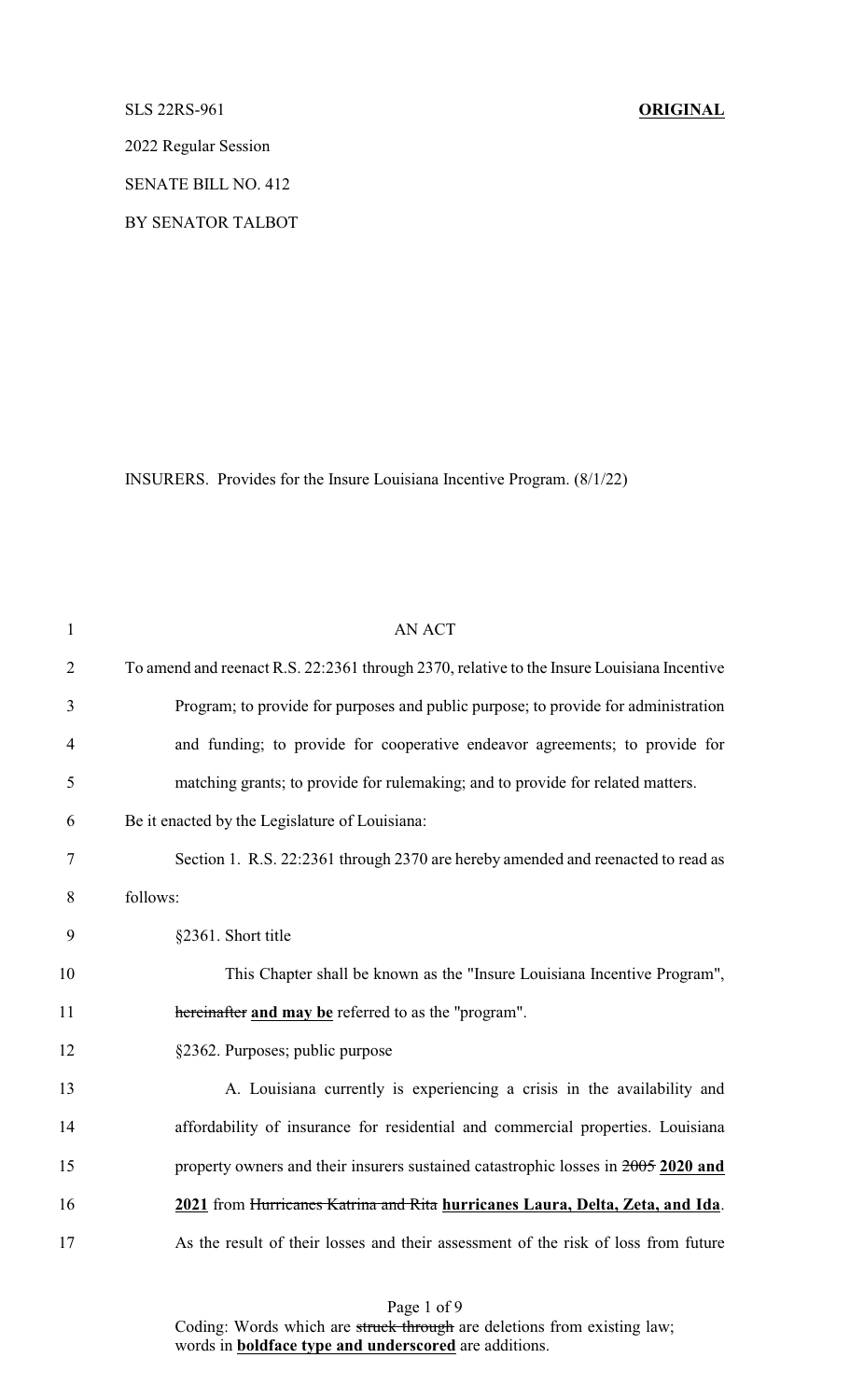storms, many insurers have substantially reduced their participation in the voluntary market for residential and commercial property insurance. With fewer insurers in the voluntary market, competitive pressure on premium rates is reduced. Current underwriting practices have resulted in a substantial increase in the number of Louisiana propertyowners forced to obtain their propertyinsurance coverage or their coverage for the wind peril from Louisiana Citizens Property Insurance Corporation (Citizens), the state insurer of last resort. As a result of the 2005 storms, Citizens has a substantial deficit that currently is and must be funded by assessments against insurers and policyholders. The decline in the voluntary insurance market substantially increases Citizens' exposure, therebythreatening to worsen its financial 11 condition. Increased premiums and assessments make property insurance coverage unaffordable for some property owners, forcing them to sell or abandon their residential or commercial properties or preventing them from restoring storm- damaged properties, causing some residents to leave or fail to return to the state. The availability of property insurance at reasonable cost is essential to the economy of the state. Owners cannot invest in and lenders will not finance the construction and ownership of residential and commercial buildings without adequate property insurance protection. The state has a vital interest in fostering the availability of property insurance at reasonable cost.

 B. The Insure Louisiana Incentive Program is adopted for the purpose of cooperative economic development and stability in Louisiana by encouraging 22 additional insurers to participate in the voluntary property insurance market in order 23 to substantially increase the availability of property insurance, to substantially increase competitive pressure on insurance rates, and to substantially reduce the volume of business written by the Louisiana Citizens Property Insurance Corporation, thereby offering a less expensive alternative to its policyholders and reducing Citizens' exposure to an increased deficit and future assessments.

 C. It is hereby declared by the **The** legislature **hereby declares** that assuring an adequate and affordable market for insurance for both residential and commercial

> Page 2 of 9 Coding: Words which are struck through are deletions from existing law; words in **boldface type and underscored** are additions.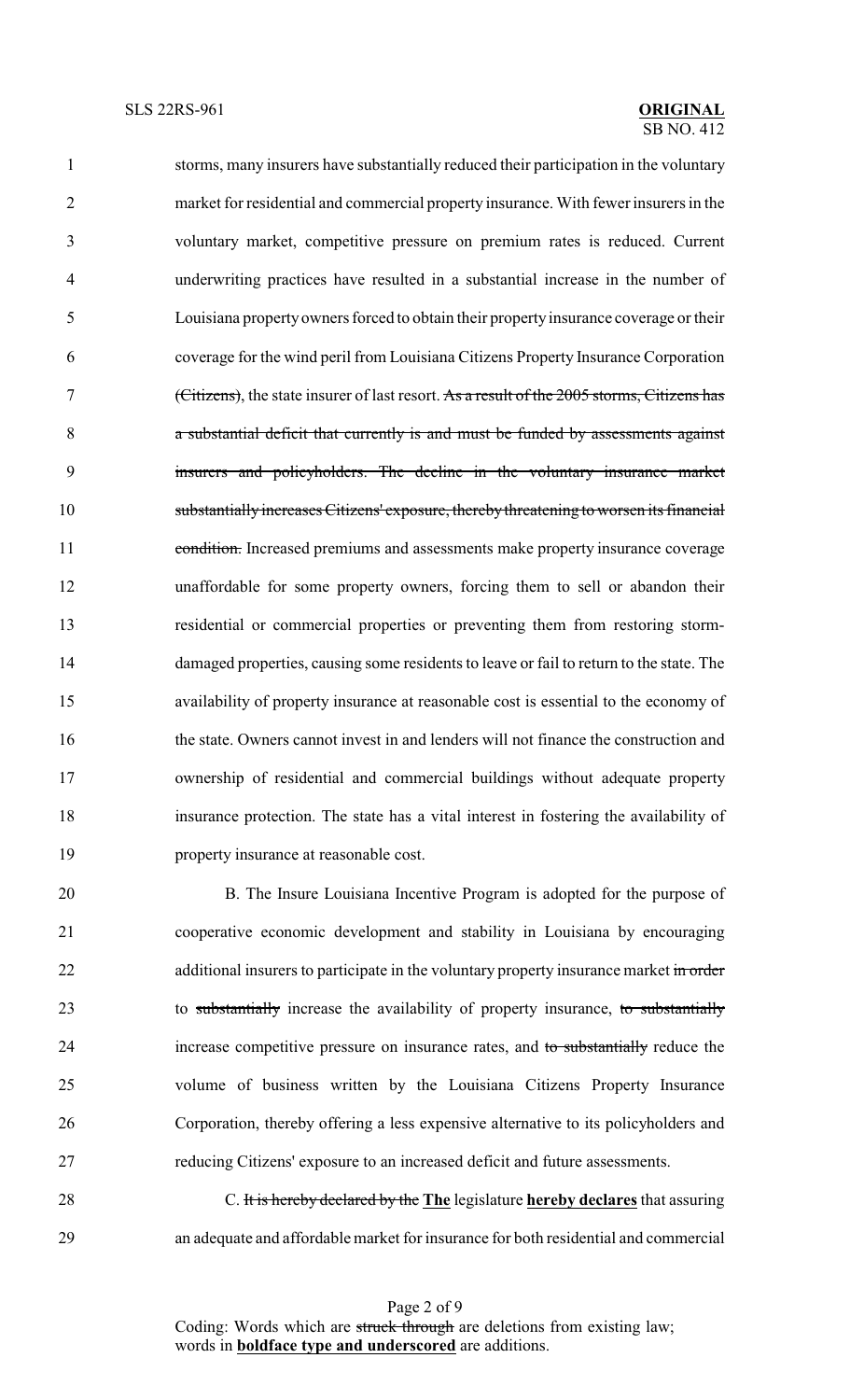| $\mathbf{1}$   | properties in this state is essential to the economic viability of the state and its       |
|----------------|--------------------------------------------------------------------------------------------|
| $\overline{2}$ | citizens, the assurance of an adequate and stable tax base for the state and its political |
| 3              | subdivisions, and the health, welfare, and safety of its citizens. Accordingly, the        |
| $\overline{4}$ | establishment of the Insure Louisiana Incentive Program implemented through                |
| 5              | public-private partnerships is declared and demonstrated to be an essential public         |
| 6              | function and public purpose.                                                               |
| $\tau$         | §2363. Cooperative endeavors; grants; regulations                                          |
| 8              | A. The commissioner of insurance is authorized to implement the essential                  |
| 9              | public purpose of this Chapter through public-private partnerships executed through        |
| 10             | cooperative endeavors with authorized insurers. Such endeavors may include                 |
| 11             | matching capital fund grants under the provisions of this Chapter.                         |
| 12             | B. The commissioner of insurance may grant matching capital funds to                       |
| 13             | qualified property insurers in accordance with the requirements of this Chapter from       |
| 14             | the fund. The commissioner shall adopt and promulgate rules and regulations in             |
| 15             | accordance with the Administrative Procedure Act, R.S. 49:950 et seq., governing           |
| 16             | the application process and award of grants, use of grant funds, reporting                 |
| 17             | requirements and other regulations to assure compliance with and to carry out the          |
| 18             | purposes of the program.                                                                   |
| 19             | §2364. Implementation; grant limitations                                                   |
| 20             | A. The commissioner of insurance shall adopt and promulgate rules and                      |
| 21             | regulations to implement this program as soon as possible and in accordance with the       |
|                |                                                                                            |
| 22             | Administrative Procedure Act, R.S. 49:950 et seq.                                          |
| 23             | B. When the program is ready for implementation, the commissioner shall                    |
| 24             | issue a public invitation to insurers to submit grant applications. In the initial         |
| 25             | applications, the commissioner shall not allocate individual grants of less than two       |
| 26             | million dollars nor in excess of ten million dollars. In the initial allocation of grants  |
| 27             | only, the commissioner shall allocate twenty percent of the total amount of funds          |
| 28             | available for grants to domestic insurers.                                                 |
| 29             | C. In the event that If all monies in the fund are not allocated in response to            |

Page 3 of 9 Coding: Words which are struck through are deletions from existing law; words in **boldface type and underscored** are additions.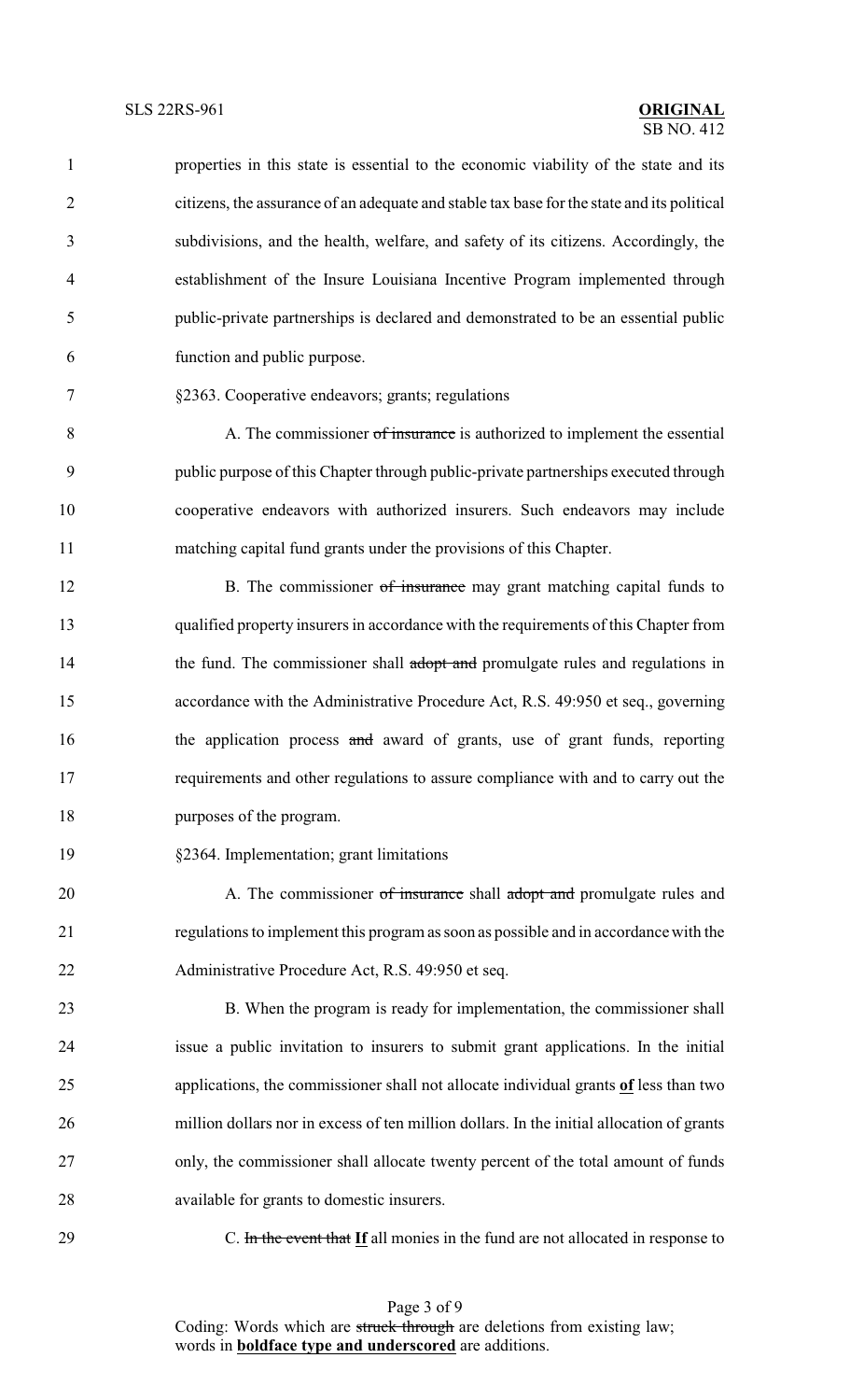the first invitation for grant applications, then the commissioner shall **may** issue a second invitation for grant applications. In the second invitation, the commissioner shall not allocate individual grants **of** less than two million dollars nor in excess of ten million dollars, but insurers who have been allocated a grant in response to the 5 first invitation may apply for an additional grant up to the ten million dollar limit.  $\text{Im}$  the event that **If** all monies in the fund are not allocated in response to the second invitation for grant applications, then the commissioner shall **may** issue a third invitation for grant applications. In the third invitation, the commissioner shall not allocate individual grants **of** less than two million dollars nor in excess of ten million dollars, but insurers who have been allocated a grant in response to the first or second invitation may apply for an additional grant up to the ten million dollar limit.

12 D. Once the commissioner has finalized all responses from three separate 13 invitations for grant applications authorized under this Chapter, any unexpended and unencumbered monies in the fund and anymatching capital fund grant funds that are 15 not earned pursuant to R.S. 22:2370(A) shall be used pursuant to the provisions of R.S. 22:2372 **revert to the state general fund**. However, if less than thirty-five 17 million dollars remains in the Insure Louisiana Incentive Fund after responses have been finalized to the three separate invitations for grant applications, then the remaining monies in the fund shall instead be used to accelerate payoff of the Unfunded Accrued Liability of the state retirement systems.

 E. The total amount of funds available for this program is the amount appropriated or otherwise made available to the fund by the legislature. If the amount requested in grant applications exceeds the amount of funds available, the 24 commissioner of insurance shall have the discretion to prioritize and allocate funds among insurers deemed eligible to participate in the program, considering the financial strength of each insurer and the potential for its business plan to improve the availability and affordability of property insurance in Louisiana **this state**.

 F. Prior to the award of any grant pursuant to the provisions of this Chapter, such **the** grant shall be subject to the review and approval of the Joint Legislative

> Page 4 of 9 Coding: Words which are struck through are deletions from existing law; words in **boldface type and underscored** are additions.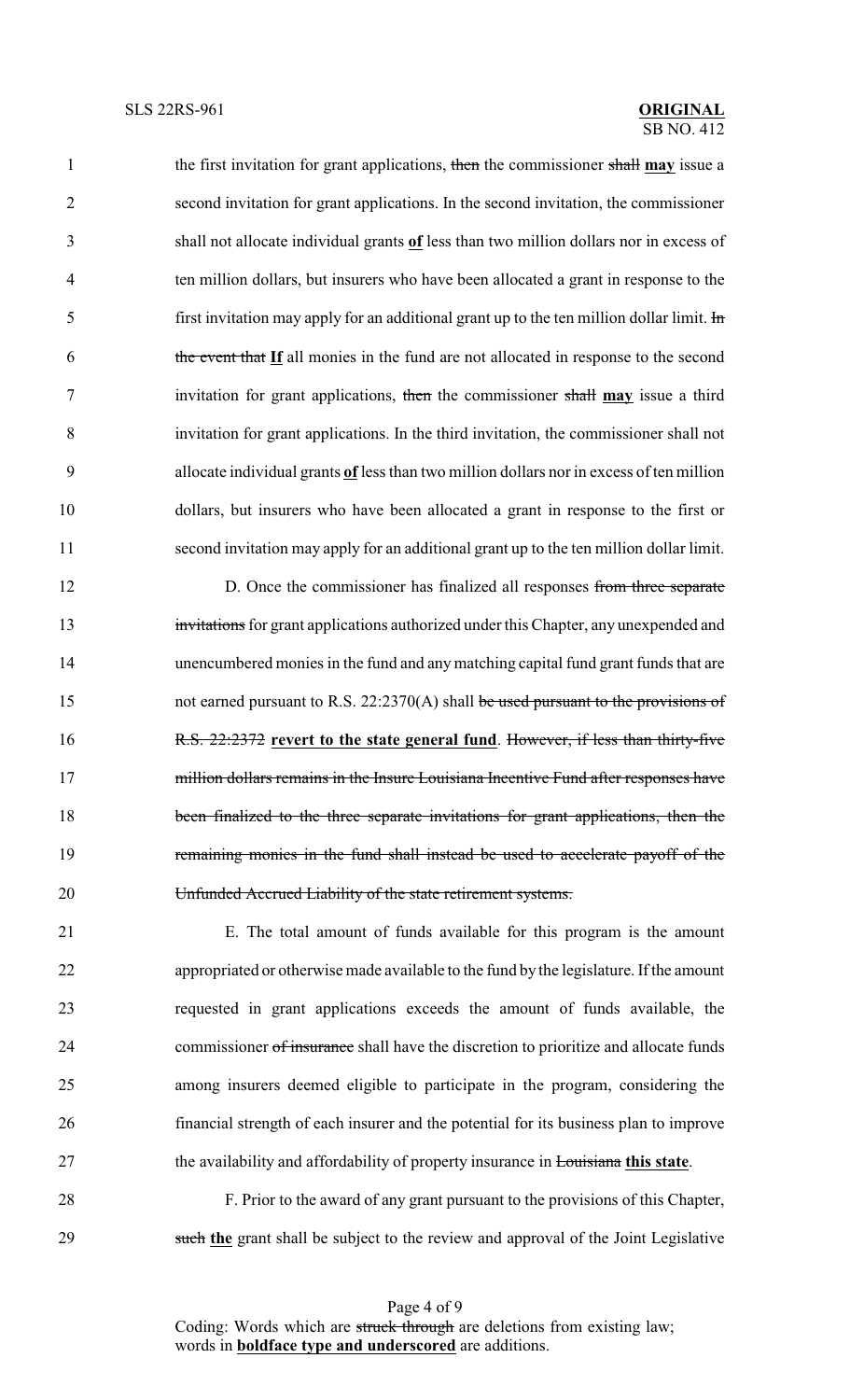| $\mathbf{1}$   | Committee on the Budget. The use of grant funds and unexpended and                                  |
|----------------|-----------------------------------------------------------------------------------------------------|
| $\overline{2}$ | unencumbered monies pursuant to the provisions of Subsection D of this Section                      |
| 3              | shall not be subject to review and approval of the Joint Legislative Committee on the               |
| $\overline{4}$ | Budget.                                                                                             |
| 5              | §2365. Minimum capital requirements                                                                 |
| 6              | A. Grants shall be made only to insurers who satisfy minimum capital                                |
| $\tau$         | requirements as specified in the rules and regulations adopted and promulgated by                   |
| 8              | the commissioner of insurance, which shall include capital and surplus exceeding                    |
| 9              | twenty-five million dollars, stable financial condition as shown by a satisfactory                  |
| 10             | risk-based capital level, and an adequate risk-based reinsurance program.                           |
| 11             | B. In no event shall matching fund grants exceed twenty percent of an                               |
| 12             | insurer's capital and surplus.                                                                      |
| 13             | §2366. Satisfactory prior experience                                                                |
| 14             | As determined by the commissioner of insurance, grants shall be made only                           |
| 15             | to insurers with satisfactory prior experience in writing property insurance or to new              |
| 16             | insurers whose management has satisfactory prior experience in property insurance.                  |
| 17             | §2367. Authorized insurers                                                                          |
| 18             | Although a non-admitted insurer, including an approved unauthorized                                 |
| 19             | surplus lines insurer, may apply for a grant, the insurer must become admitted and                  |
| 20             | Hicensed shall obtain a certificate of authority to do business in Louisiana before                 |
| 21             | it may actually receive the grant funding. The commissioner of insurance may                        |
| 22             | reallocate funds allocated to such non-admitted surplus lines insurer if that insurer               |
| 23             | $\mathbf{it}$ does not apply on a timely basis, as specified in the regulations, or is not approved |
| 24             | as an admitted and licensed insurer for a certificate of authority.                                 |
| 25             | §2368. Matching capital fund grants                                                                 |
| 26             | A. The insurer shall make a commitment of capital of not less than two                              |
| 27             | million dollars to write property insurance in <b>Louisiana this state</b> that complies with       |
| 28             | the requirements of R.S. 22:2369.                                                                   |
| 29             | B. Matching capital fund grants authorized under this Chapter shall match                           |

Page 5 of 9 Coding: Words which are struck through are deletions from existing law; words in **boldface type and underscored** are additions.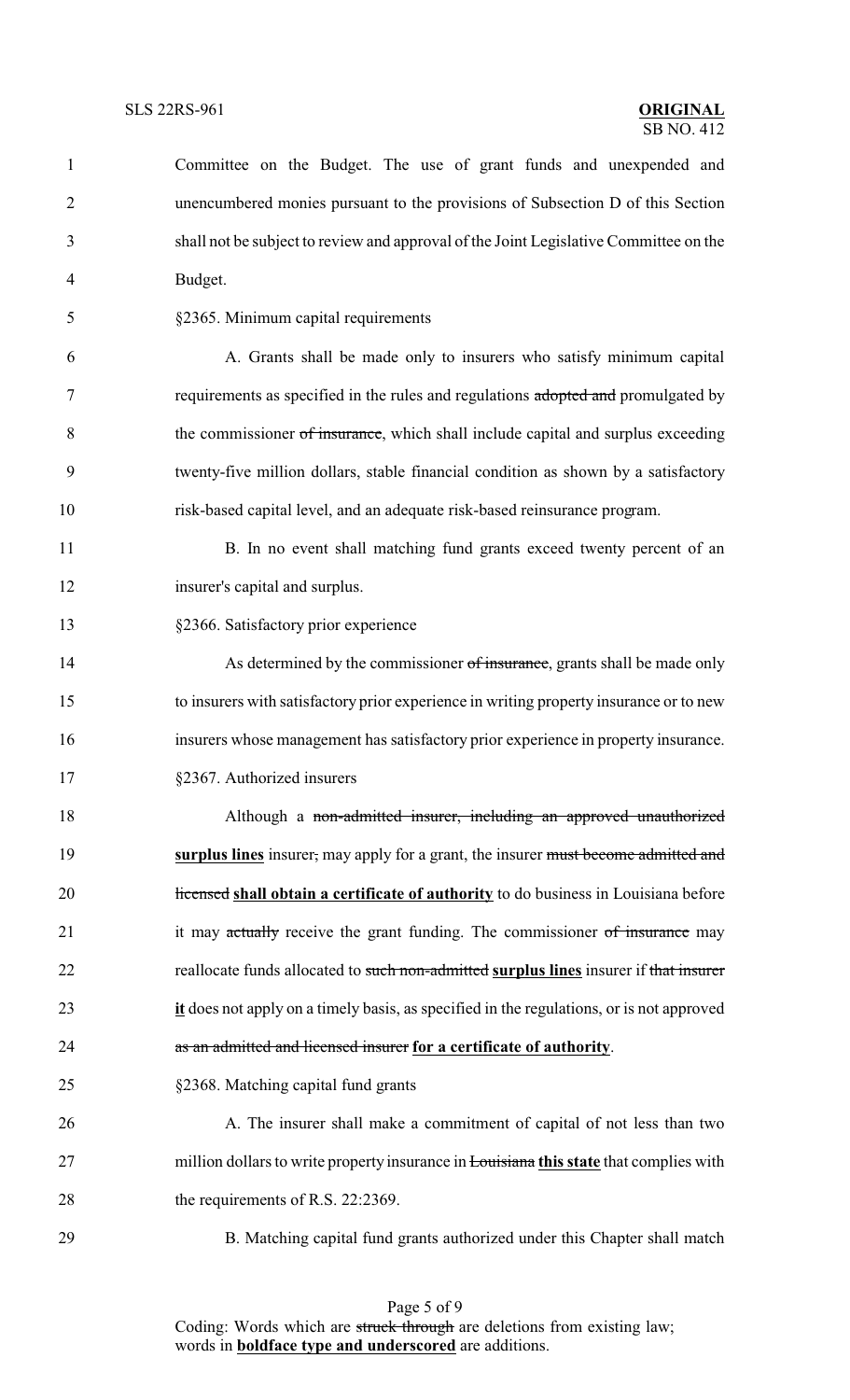## $\overline{SB}$  NO. 412

1 such the newly allocated insurer capital funds at a ratio of one dollar of state capital grant funds to one dollar of allocated insurer capital funds.

§2369. Net written premium requirements

 A. "Net written premiums" means the total premiums, exclusive of assessments and other charges, paid by policyholders to insurers for policies that comply with **the provisions of** this Section, minus any return premiums or other premium credits due policyholders.

 B. To comply with the requirements of this Chapter, the new property insurance written by the insurer who received a matching capital fund grant shall be residential, commercial, mono-line, or package property insurance policies in **Louisiana this state**, and must shall include coverage for wind and hail with limits equal to the limits provided for other perils insured under such policies. The net written premium requirements of this Section will **shall** be satisfied only by property insurance coverages reported on the Annual Statement State Page filed with the Department of Insurance under lines 1 (Fire), 2.1 (Allied Lines), 3 (Farmowners), 4 (Homeowners), or 5.1 (Commercial Multi-peril Non-liability).

 C. Insurers who receive the matching capital fund grants must **shall** write propertyinsurance in Louisiana **this state** that complies with the requirements of this Section with net written premiums of at least a ratio of two dollars of premium for each dollar of the total of newly allocated insurer capital and the matching capital fund grant. Thus, if the insurer allocates two million dollars in capital and receives a matching capital fund grant of two million dollars, the insurer must **shall** write property insurance in Louisiana **this state** with net written premiums of at least eight million dollars.

 D. In the first twenty-four months after receipt of matching capital fund grants insurers shall write at least fifty percent of the net written premium for policyholders whose property is located in the parishes included in the federal Gulf Opportunity Zone Act of 2005 in Louisiana. Twenty-five percent of the net written premium for policyholders whose property was formerly insured by the Louisiana

Page 6 of 9 Coding: Words which are struck through are deletions from existing law; words in **boldface type and underscored** are additions.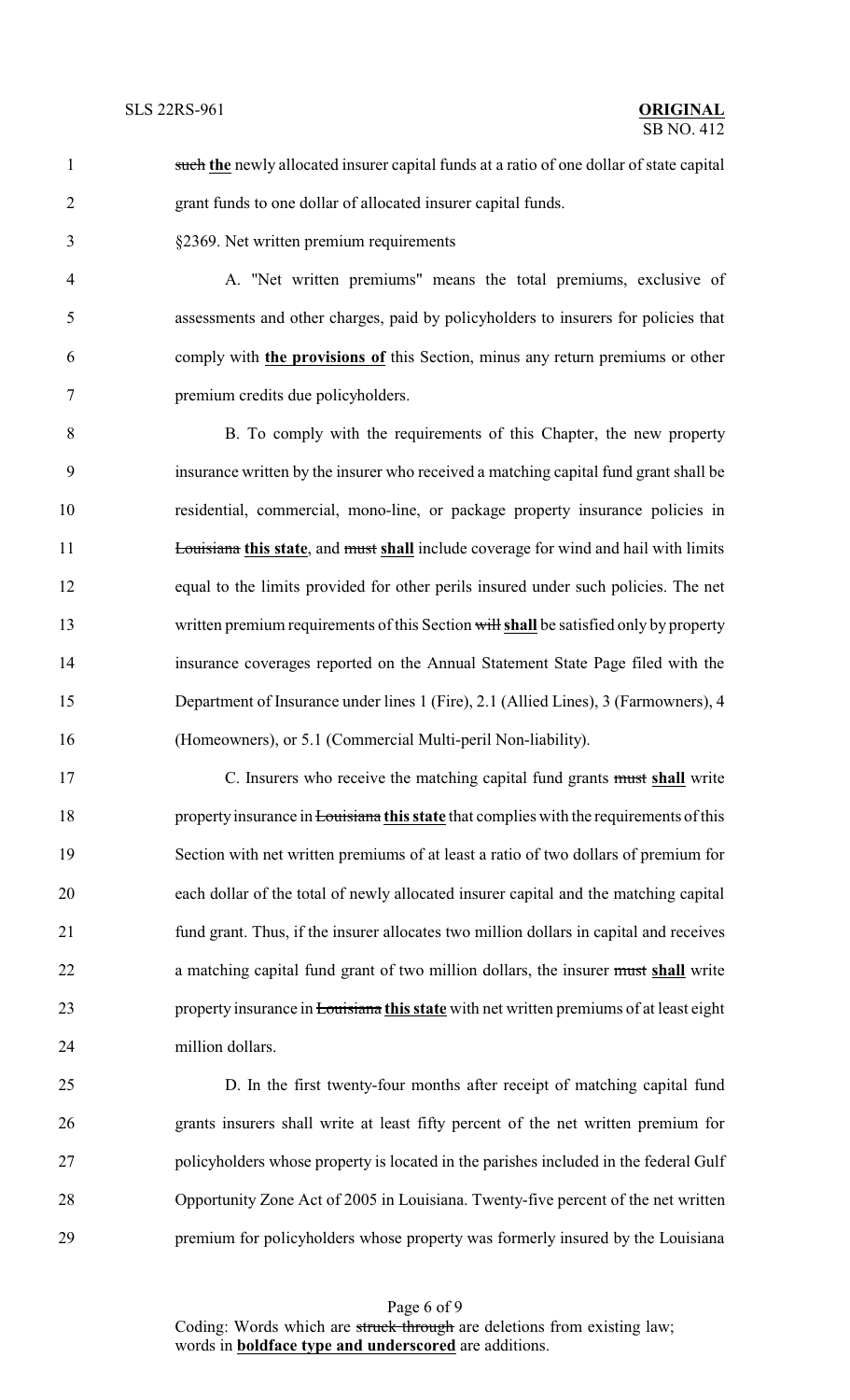Citizens Property Insurance Corporation, and at least fifty percent of such policyholders shall have property located in the parishes included in the federal Gulf Opportunity Zone Act of 2005 in Louisiana. Insurers must **shall** maintain this net written premium ratio over five years to fully earn the matching capital fund grant as outlined in R.S. 22:3310 **in accordance with R.S. 22:2370**.

 E.(1) The commissioner shall promulgate rules pursuant to the Administrative Procedure Act, R.S. 49:950 et seq., to establish procedures to monitor the net written premium of insurers receiving any grant under this Chapter **and** to 9 ensure that the insurer is in compliance with the provisions of this Section. These rules shall include provisions for the return of grant money to the state, on a pro rata basis, for failure to meet the requirements of this Section. Notwithstanding the provisions of R.S. 22:2370 to the contrary, the commissioner shall seek the return of unearned grant money from any insurer who has not been in compliance **complied** with **the provisions of** this Section for five consecutive years commencing on January 1, 2009 **January 1, 2024**, and ending on December 31, 2013 **December 31, 2028**.

 (2)(a) Notwithstanding the provisions of this Chapter to the contrary, rules and regulations promulgated by the commissioner pursuant to this Chapter shall provide that grants, made pursuant to a third invitation for grant applications, may 20 be made to insurers providing coverage against damage to an existing dwelling. The **A** grant shall be made only as to those policies transferred from an existing dwelling to a new dwelling provided the risk of catastrophe associated with the new dwelling is the same as or no greater than the level of risk of catastrophe associated with the existing dwelling.

 (b) Grants shall also be made under **the provisions of** this Paragraph to any insurer that was forced to reduce coverage, or drop coverage entirely, on existing 27 dwellings in order that the insurer maintain its financial stability or solvency. Such **A** grant **made under this Subparagraph** shall be contingent on the insurer reinstating such former coverage or better coverage on the existing dwellings.

Page 7 of 9 Coding: Words which are struck through are deletions from existing law; words in **boldface type and underscored** are additions.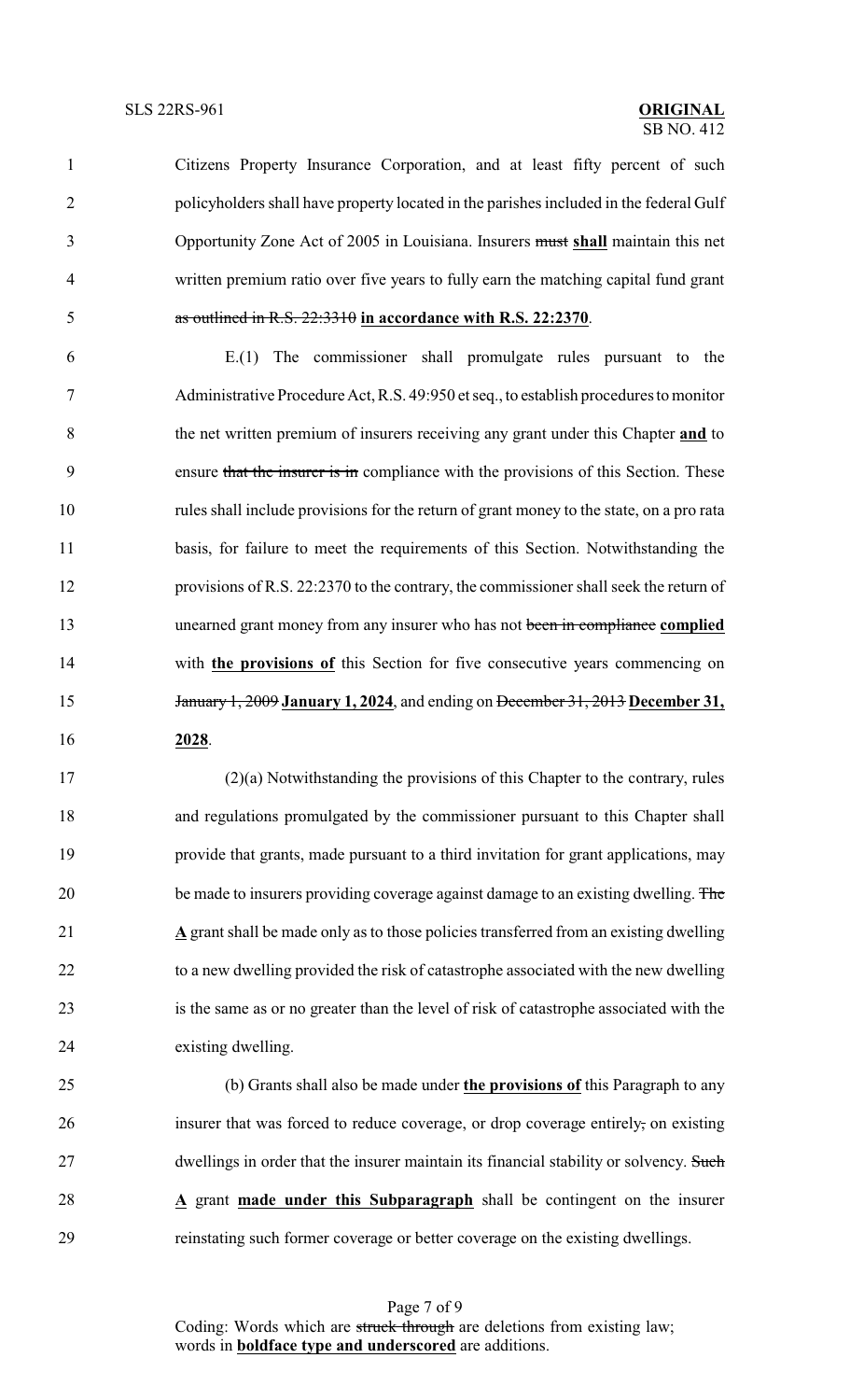| $\mathbf{1}$   | §2370. Earned capital                                                                   |
|----------------|-----------------------------------------------------------------------------------------|
| $\overline{2}$ | A. An insurer who has received a matching capital fund grant under the                  |
| 3              | provisions of this Chapter is entitled to shall earn the grant at the rate of twenty    |
| 4              | percent per year for each year in which the insurer maintains the net written           |
| 5              | premiums in compliance with the requirements of this Chapter, so that the insurer       |
| 6              | can may earn the entire grant in five years.                                            |
| $\tau$         | B. If any insurer fails to comply with the requirements of this Chapter at the          |
| 8              | end of any year of the grant, the commissioner of insurance shall have the option of    |
| 9              | granting an extension if the insurer shows promise of future compliance.                |
| 10             | C. If the commissioner of insurance finds that an insurer has failed to comply          |
| 11             | with the statutory or regulatory requirements for the grant, the commissioner may       |
| 12             | declare the insurer in default. The insurer in default shall repay any matching capital |
| 13             | fund grant funds that have not been earned under Subsection A of this Section, plus     |
| 14             | legal interest from the date of the commissioner's default declaration.                 |
| 15             | D. In the event of insolvency of an insurer, the Louisiana Insurance                    |
| 16             | Guaranty Association shall have no obligation to repay matching capital fund            |
| 17             | grants shall not be a liability of the Louisiana Insurance Guaranty Association.        |

The original instrument and the following digest, which constitutes no part of the legislative instrument, were prepared by Beth O'Quin.

|                 | <b>DIGEST</b>        |        |
|-----------------|----------------------|--------|
| SB 412 Original | 2022 Regular Session | Talbot |

Present law creates the Insure Louisiana Incentive Program (program).

Present law provides Louisiana is experiencing a crisis regarding the availability and affordability of insurance for residential and commercial properties from the catastrophic losses in 2005 from hurricanes Katrina and Rita. Provides underwriting practices have resulted in property owners having to obtain property insurance or coverage for wind peril from Louisiana Citizens Property Insurance Corporation (Citizens). Provides Citizens has a substantial deficit as a result of those storms and requires both insurers and policyholders to be charged assessments to fund Citizens deficit. Present law provides some property owners were forced to sell or abandon their properties or they have been prevented from repairing their storm-damaged properties, and some residents have left the state and have failed to return. Provides Louisiana has a vital interest in fostering the availability of property insurance at a reasonable cost.

Proposed law retains present law but changes the year from "2005" to "2020 and 2021" and changes the names of the hurricanes from "Katrina and Rita" to "Laura, Delta, Zeta, and Ida", and deletes that insurers and policyholders are required to be assessed to fund the

Page 8 of 9 Coding: Words which are struck through are deletions from existing law; words in **boldface type and underscored** are additions.